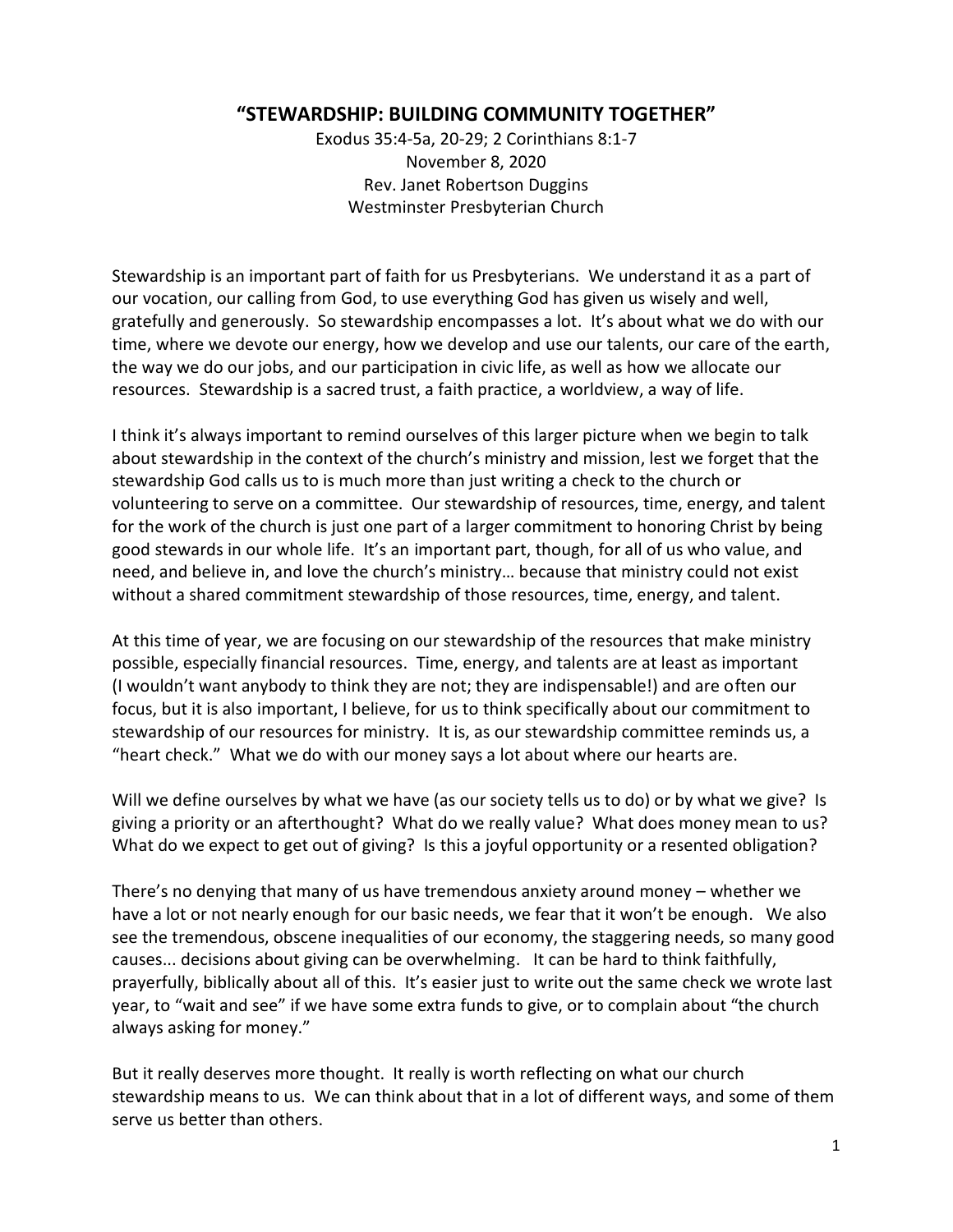There are those who see their giving to the church as a kind of "fee for service," that pays for benefits they expect to receive, whether that be pastoral care, social connections, particular things to participate in, or what have you. A bigger-picture version of that understanding imagines that giving money to the church buys you benefits with *God* – atoning for sins or securing a place in heaven. Other people, including many preachers, promote the belief that if you give generously to the church (well, to *their* church) you will be blessed by God with financial prosperity beyond your dreams.

How clear can I be about this? Every one of these beliefs is not merely wrong but heresy. Christianity is not a business with goods (spiritual or otherwise) for sale. God's grace cannot be bought. And the "prosperity gospel" is not THE gospel.

Scripture gives us a better grounding for our giving. I chose the two scriptures we read this morning because they offer a helpful lens for looking at stewardship, even though they show us two very different and interesting examples of giving in the context of communities of faith. Both of them describe offerings of material resources requested from and given by God's people, in particular but different circumstances.

In Exodus 35, we read just a part of a much longer narrative about the construction of the tabernacle – a fancy tent that was a kind of moveable sanctuary for the Israelites while they were living the life of nomads after coming out of slavery in Egypt. It was to be the visible sign that God was present, dwelling among the people. The tabernacle invited them into encounter with God. It offered a focus to their worship, a sacred space in the wilderness. It helped to define sacred time as well, reinforcing the commandment to keep a Sabbath rest. It gave a sense of stability in a world that was dangerous and unpredictable.

I think we can relate to all of that. These are things we feel, too, about our church building and especially our sanctuary. And they are part of why we feel that something is missing in these days when we can't gather in our sacred space. It's probably worth reflecting on the key fact of the tabernacle: it was a *portable* sanctuary; it went with the people wherever they wandered. Wherever they went, God went, too. Maybe in this time, we need to hold that confidence close; maybe we can think about our sanctuary having moved temporarily, or having been *extended* … to our living rooms or to wherever we may be. God has not left us; nor have we left God.

But our temporary separation from our sanctuary does help us appreciate how significant the tabernacle would have been for the Israelites. And we can see why they gave so gladly and generously to its construction – not just the material resources to build it, but also their skills and energy. Because we do that, too, right? . Some of us – and we are grateful for those folks – give their time and energy to keeping our church in good repair and looking nice. As we give regularly to support the ministry of the church, we know that a part of our giving enables us to have a place for where we can worship, learn and fellowship together; a place where we can host an art festival, an ISAAC meeting, a fair trade sale, a blessing of animals, or an election precinct; a place where potlucks, support groups, choir practice, or pastoral counseling can take place. A place where we are reminded – whatever the event – that God is present with us. And we also,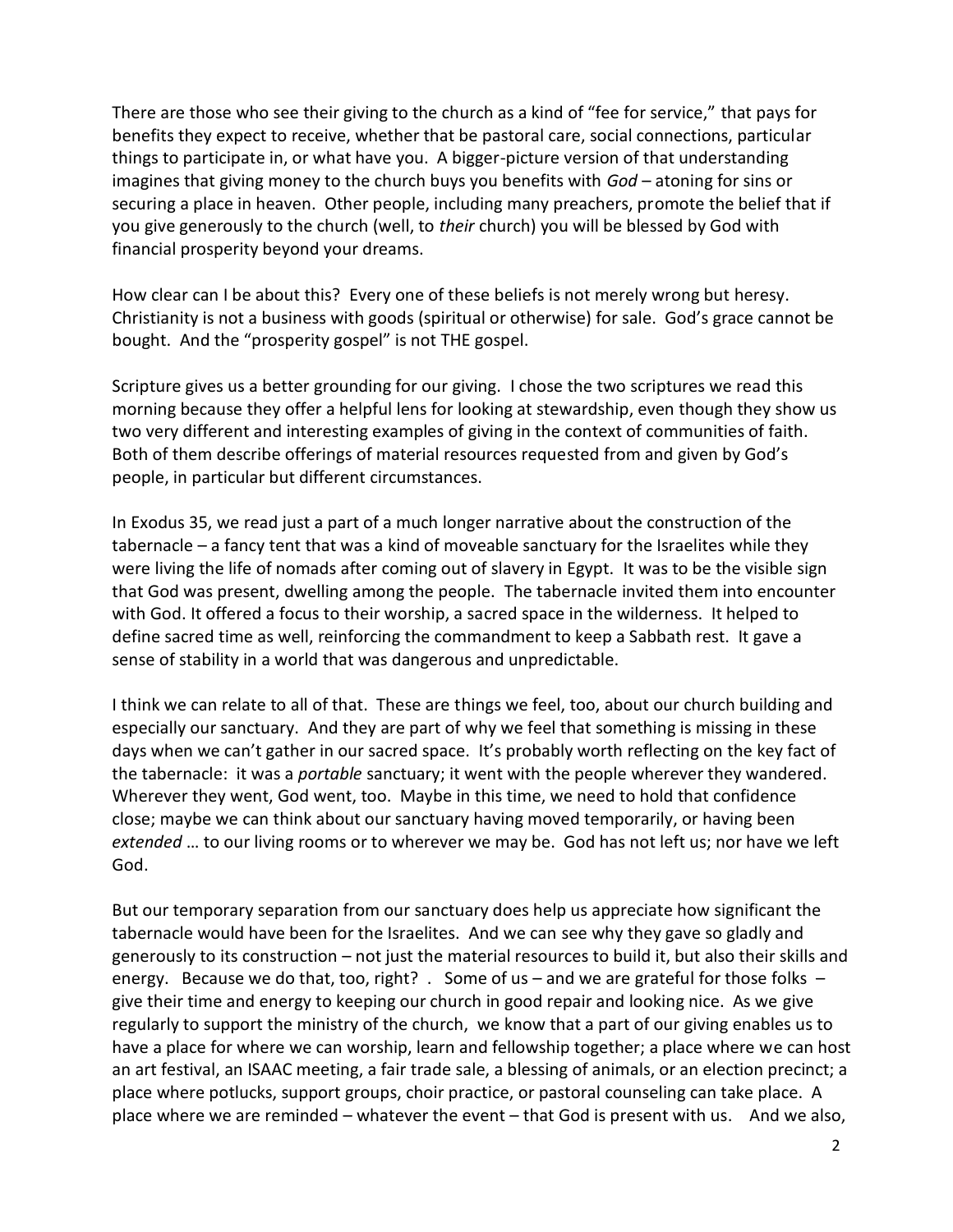like the ancient Israelites, respond generously to special requests when we need to make our church more functional or beautiful – refurbishing our gathering space, replacing a boiler, upgrading lighting.

Those ancient people are so far away from us in time, and we don't understand a whole lot about this tabernacle-building project. I've always wondered, for example, how these folks so recently enslaved and wandering in the desert came by things like jewelry, gold, and fine linen. Did some of them find a way to prosper while in Egypt? Were these things gifts from Egyptian neighbors when they parted? Did they perhaps "liberate" a bit of the Egyptian wealth they'd contributed to as they left the county? Were they joined in their wanderings by other groups of nomads with more resources? Was the actual quantity of the materials not as abundant as the text sounds? We just don't know.

Nor do we really understand the significance of the complicated instructions for the tabernacle's construction. Exodus includes several chapters of mind-numbing detail. (If you don't believe me, check out chapters 36-39, which will tell you, among other things, how many loops were on the edge of each curtain, and what color they were!) But the people's offering for the tabernacle never fails to move me. "They came, everyone whose heart was stirred, and everyone whose spirit was willing…" Men and women, bringing whatever they had, "everyone who could make an offering." It is a story of obedient response to God, not in any way grudging or self-concerned, but willing and generous. It's a story about a community coming together to make that sacred space which was in turn going to be so important for the unity of their community of faith.

The offering Paul describes (and promotes) in his  $2<sup>nd</sup>$  letter to the Corinth church is an offering for a quite different purpose. At the time he was writing, the Christians in Jerusalem were going through a hard time. Many among them were poor to begin with. And they had begun to experience persecution and discrimination. The Jesus movement was becoming increasingly separated from the Jewish community. As Jewish Christians were rejected and ostracized by the religious communities they had once been part of, they lost the web of social connections that supported them. They weren't looked on kindly by the Roman authorities either. So they needed help. Paul has already asked for and received some generous financial contributions for the church in Jerusalem from the church in Macedonia, and he urges the Corinthian Christians likewise to be generous in sharing.

This, too, feels familiar to us. Compassion for others and helping those in need is a reason we give also. It doesn't matter if they are people we know or don't know, if they are nearby or far away. We feel for the folks who are relying on a food pantry or a hot meal at Ministry with Community; our hearts hurt when we think about children in refugee camps; we want to be part of making our local community more equitable; we know that just a help or opportunity can change someone's life; we are concerned about the ways Covid is impacting people's lives.

And we recognize, as I'm certain Paul did too, the scriptural imperative to act with compassion and justice on behalf of those in need. This giving, too, is in obedience to God. But again we see the givers – the members of the Macedonian church - described as generous, willing,